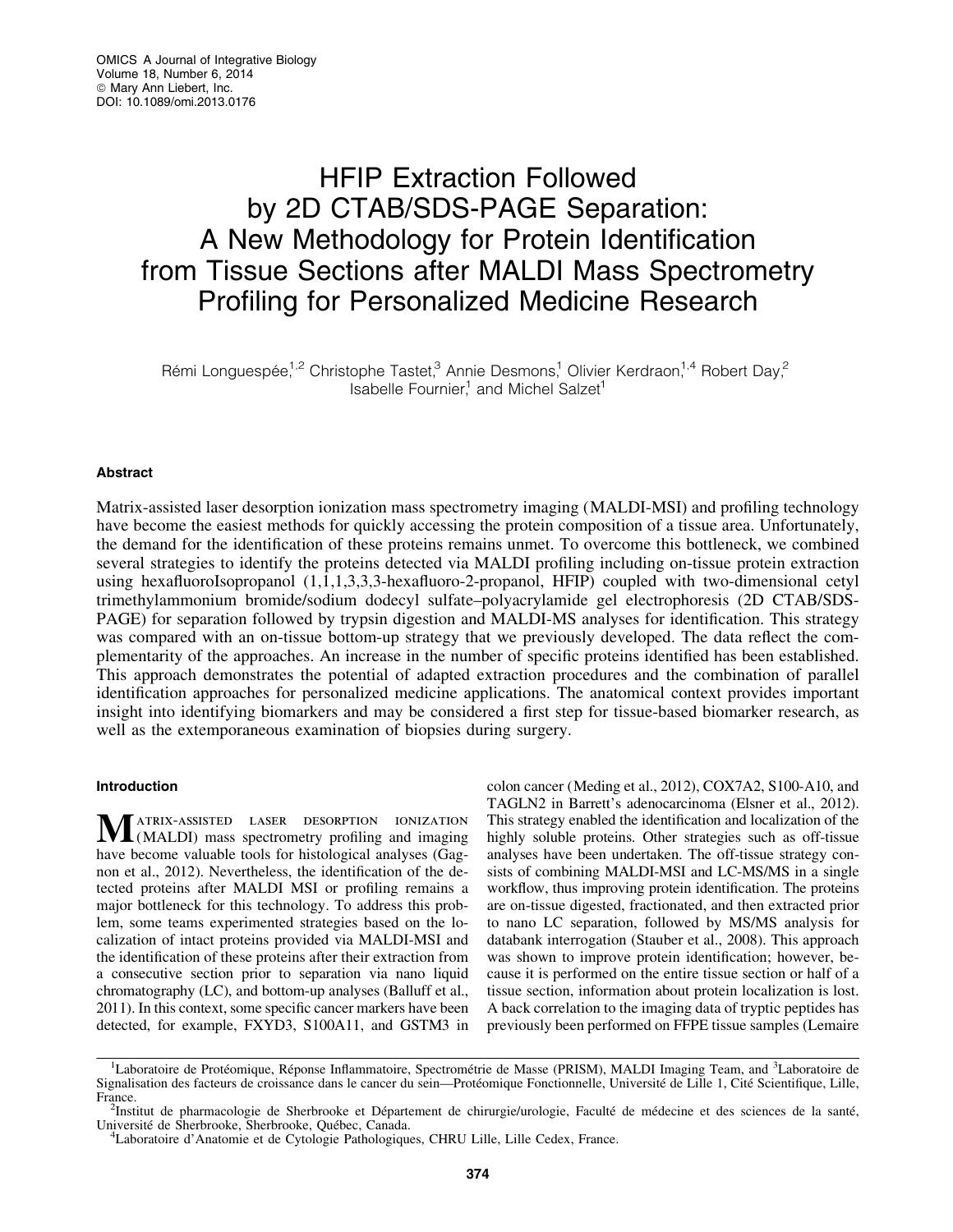#### MALDI MASS SPECTROMETRY PROFILING 375

et al., 2007; Stauber et al., 2008). Recently, newly developed microproteomics methods were proposed, using local micro-extraction using a microjunction extraction procedure (Quanico et al., 2013; Wisztorski et al., 2013). Recently, the combination of the classical approaches of MALDI imaging with bottom-up and top-down proteomics raised to the identification of the classically extracted proteins from fresh/ frozen (fr/fr) tissue sections in MALDI imaging experiments. This gave rise to the Matisse database, a publicly available database of the identified proteins in fr/fr tissue sections from MALDI imaging datasets (Maier et al., 2013). This method is fully applicable to the classically performed MALDI analyses but it still remained an unmet need for high-mass and hydrophobic proteins.

We developed two complementary strategies for identifying specific proteins and performing back correlations to the MALDI profiling data obtained after procedures for high-mass protein extraction. We integrated local on-tissue digestion followed by tissue extraction and separation via nano LC and ESI-MS analysis with a method for the extraction of higher mass proteins directly on the tissues using HFIP  $(1,1,1,3,3,3,-1)$ hexafluoro-2-propanol). We previously demonstrated that a HFIP solution allowed for the extraction of both high-mass proteins (Franck et al., 2010; van Remoortere et al., 2010) and low-mass proteins (Longuespee et al., 2012a) from fr/fr tissues. This procedure facilitated access to rat brain section proteins measuring up to 70 kDa, and the visualization of these proteins in MALDI MSI (Franck et al., 2010; van Remoortere et al., 2010). Prior to these HFIP developments, MALDI profiling and MSI were limited to the detection of proteins less than 30 kDa. This represented a real methodological limitation because many classes of proteins with important biological activities, such as most enzymes, receptors, pro-proteins, and neuropeptide precursors, are larger than 25 kDa.

In another study, we were able to detect proteins of up to 100 kDa with a dramatically increased signal/noise ratio (van Remoortere et al., 2010). Although this method was applicable to the determination of high-mass protein molecular features from ovarian cancer samples (El Ayed et al., 2010), the identification of these proteins remained an important issue in this investigation because the MALDI TOF instrumentation does not allow us to fragment the detected native proteins. New methods have been proposed for the identification of on-tissue proteins using a combination of these treatments and In Source Decay (ISD) fragmentation (Calligaris et al., 2013). Currently, there is a challenge in both detecting and identifying a variety of proteins on tissue sections.

Here, we applied a new method for protein extraction from tissue slices based on HFIP high-mass protein extraction combined with 2D CTAB/SDS-PAGE separation and MALDI time of flight–time of flight (TOF-TOF) identification. We then combined the data obtained by this strategy with the data obtained via on-tissue digestion, microextraction, and shot-gun analyses. The combination of the two strategies results in improved protein identification. This development (applied here for ovarian cancer) may be used for a variety of other diseases.

## Materials and Methods

Sinapinic acid (SA), 1,1,1,3,3,3-hexafluoro-2-propanol (HFIP), trifluoroacetic acid (TFA), pyronin Y, acrylamide/ N,N'-methylenebisacrylamide, acetone, acetonitrile (ACN), chloroform, and Water Chromasolv Plus for HPLC  $(H<sub>2</sub>O)$ were purchased from Sigma-Aldrich (Saint Quentin Fallavier, France).

## Samples of ovarian biopsies

Tissues (fr/fr and FFPE) were obtained from the CHRU de Lille pathology department. An institutional review approval (CPP Nord Ouest IV 12/10) was obtained. Patient information, including, age, treatment received prior to and after surgery, extent of surgery, current status (alive, alive with progressive disease, deceased, and cause of death), and survival from the time of original pathologic diagnosis were collected. The International Federation of Gynecology and Obstetrics (FIGO) stages for each specimen were determined, and the results of the histological examinations were recorded.

## Tissue preparation of ovarian biopsies

Thin 10- to 12- $\mu$ m fr/fr tissue sections were cut from frozen ovarian biopsies using a Leica CM1510S cryostat (Leica Microsystems, Nanterre, France) and placed onto ITO-coated conductive glass slides (Bruker Daltonics, Bremen, Germany). For the ovarian biopsies from adjacent hematoxylin eosin safran (HES)-stained sections, the histopathologic diagnoses were performed by a pathologist (OK) who was blinded to the original clinical diagnosis. The tissue sections were submitted to different washing steps to remove salts and abundant lipids. Each tissue section was first immersed in a bath of cold acetone for 30 sec, followed by a bath of cold EtOH 95% for 30 sec and finally immersed in chloroform for 1 min (Lemaire et al., 2006).

#### Mass spectroscopy methods

HFIP extraction method. To extract the compounds from the small tissue area biopsies, a hydrophobic solvent was used following the procedure previously described by our group (Franck et al., 2010; Longuespee et al., 2012a; van Remoortere et al., 2010). A total of 10 mg of SA was dissolved in 1 mL HFIP. A total of  $3 \mu$ L of the solution was manually dropped onto the region of interest in six  $0.5 \mu L$ droplets using gel loader tips. After this deposition,  $3 \mu L$  of 10 mg/mL SA in 1% ACN/aqueous TFA (7:3) was added.

Tissue profiling using MALDI mass spectrometry. The molecular profiling was performed on an UltraFlex II MALDI-TOF/TOF instrument (Bruker Daltonics) equipped with a micro-channel plate (MCP) detector. The instrument was equipped with a Smartbeam<sup>TM</sup> laser and was controlled using FlexControl 3.0 (Build 158) software (Bruker Daltonics). For the stage I tissue biopsies, the raw spectra were compared using FlexAnalysis 3.0 (Bruker Daltonics). Spectra from ovarian cancer biopsies were analyzed with Flex-Analysis 3.0 (Bruker Daltonics). The mass spectrometry imaging datasets were recorded in positive ion and linear time-of-flight modes and averaged 1000 laser shots for each position. The analysis of the higher mass proteins required higher laser fluencies. Typically, for these experiments, the laser offset was set to 30%, laser range 20%, laser fluence 70%, and the laser focus was set to medium.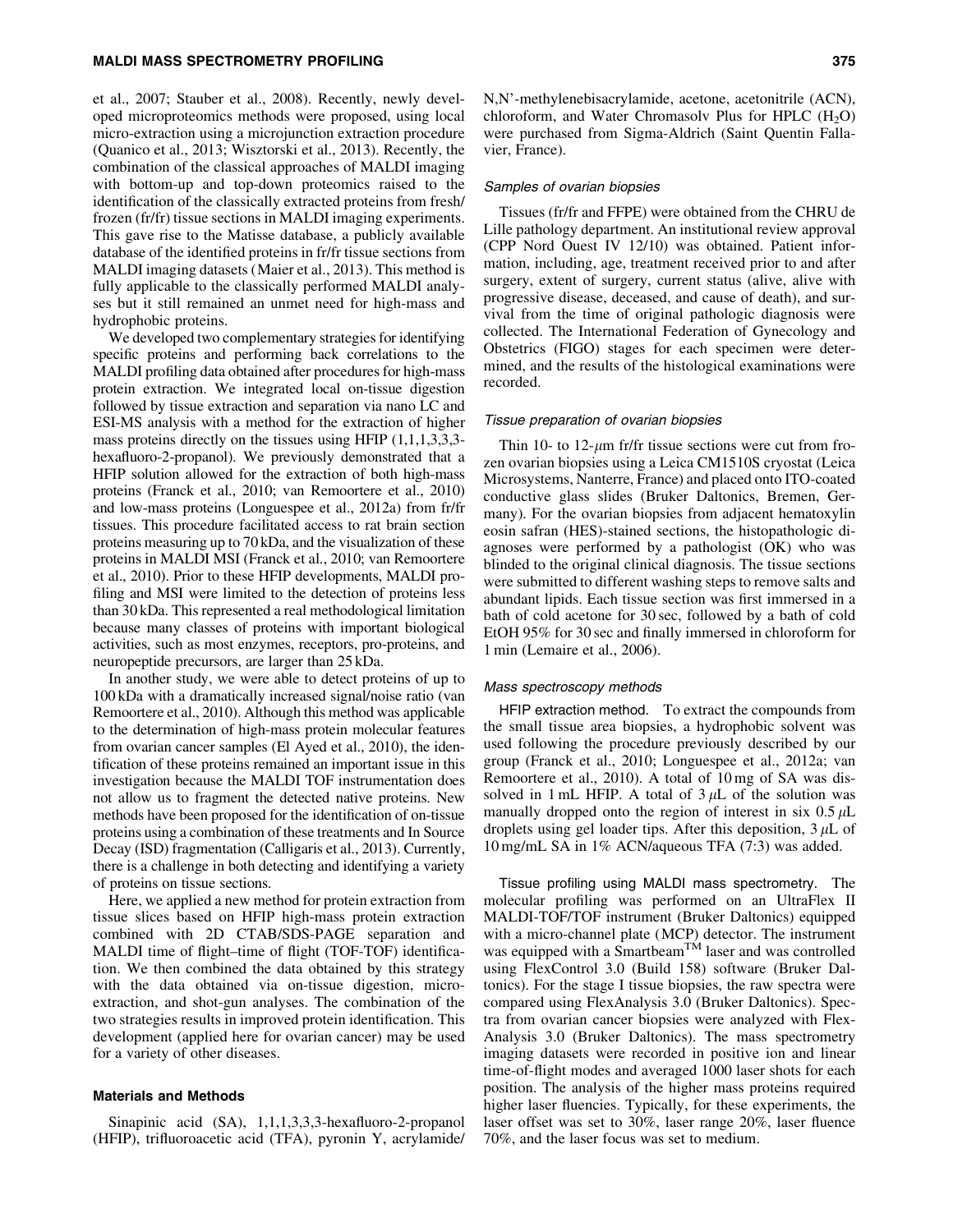## Intact protein extraction and identification

2D CTAB/SDS-PAGE analyses. For the 2D PAGE analysis, we collected 10 tissue sections, each of a  $10 \mu$ M thickness. We alternatively dropped each tissue section into separate tubes for the study. This type of sampling enables a representative repartition of the global protein content of the tissue in each tube. For the solvent extraction comparison experiments, we dropped 1 mL of the solution of ACN/ TFA0.1%aq 7:3 into one tube. In parallel, we dropped 1 mL of HFIP in another tube. We then solubilized the preparations via vortexing until the tissue sections in the HFIP tube were totally solubilized. After solubilization, a lipid supernatant is visible at the top of the preparation in the HFIP tube; this supernatant was removed. In the ACN/TFA0.1%aq preparation, a tissue pellet remained, and the supernatant was kept for analysis after a 13,000 *g* centrifugation. Only the solubilized compounds in each preparation were kept for analysis when using these preparations.

The HFIP and ACN/TFA0.1% aq extract were evaporated via freeze drying using a SpeedVac (Savant) prior to separation in 2D gel electrophoresis. The hydrophobic proteins were resolved via 2-DE using cationic CTAB-polyacrylamide gels (CTAB-PAGE:  $16 \times 20$  cm, 0.75 mm thickness) in the first dimension and conventional SDS-polyacrylamide gels (SDS-PAGE:  $18 \times 20$  cm and 1.5 mm thickness) in the second dimension. All protein separations were performed at  $11^{\circ}$ C using the Protean II XL electrophoresis system (Bio-Rad, Hercules, CA, USA). Each tissue sample was mixed with  $100 \mu L$  of loading buffer (3 M urea,  $2\%$  w/v CTAB, 50 mM DTT, 10% v/v glycerol, 100 mM phosphate buffer pH 3, and 0.05% of pyronin Y as tracking dye), sonicated on ice (Bandelin Sonopuls HD 2200 with a titanium microtip MS 72, Berlin, Germany) for  $4 \times 10$  sec (power 10%) and centrifuged at 10,000 *g* at room temperature for 15 min to remove the insoluble material. For CTAB-PAGE, discontinuous slab gels consisting of a 4% stacking gel [4% w/v acrylamide/N,N' methylenebisacrylamide solution (29:1), 3 M urea, 0.1% w/v CTAB, 0.1 M phosphate buffer pH 3] and a 6% resolving gel [6% w/v acrylamide/N,N'-methylenebisacrylamide solution (29:1), 3 M urea, 0.1% w/v CTAB, 0.1 M NaOH, 0.2 M orthophosphoric acid] were used. Due to the acidic pH conditions, the gels were photopolymerized for 1 hour using a methylene blue-based system (Lyubimova et al., 1993). The cationic gels were electrophoresed overnight at a constant voltage of 100 V and a reversed polarity compared with SDS-PAGE in a running buffer consisting of 25 mM orthophosphoric acid, 150 mM glycine, and 0.1% w/v CTAB until the tracking dye reached the bottom edge of the resolving gel. The loading empty lanes in comparable volumes with  $5 \mu$ g cytochrome C from bovine heart (Sigma-Aldrich, St. Louis, MO, USA) circumvented the gel distortions. After first dimension migration, the CTAB gels were cut into strips of 1 cm and equilibrated twice for 30 min in 2.5% (w/v) SDS, 0.125 M 1-thioglycerol, 20% v/v glycerol, and 0.125 M Tris-HCl pH 6.8. The excised lanes were then transferred on conventional Laemmli-10% SDS-PAGE for the seconddimension electrophoresis. The SDS-PAGE were carried out with an electrode buffer consisting of 192 mM glycine, 25 mM Tris, 0.1% w/v SDS, and at pH 8.3 at a constant current of 20 mA/gel in the stacking phase, followed by 35 mA/gel in the resolving phase until the bromophenol blue dye reached the bottom of the gels. Protein detection was achieved using Biosafe Coomassie staining (Bio-Rad).

#### Trypsin digestion of the 2D CTAB/SDS-PAGE spots

The gels were then washed in water for 2 additional days. Spots of interest were then cut and rinsed with  $100 \mu L$  ammonium bicarbonate buffer 50 mM (pH 8)/ acetonitrile 80% to remove the Coomassie Blue. The gel fragments were then incubated overnight with  $50 \mu L$  of  $50 \text{ mM}$  trypsin. After vortexing, the supernatant was kept, and  $100 \mu L$  ACN/Water 1:1 v:v were added to the gel fragments. After vortexing, the supernatant was then recovered and mixed with the first supernatant. The solution was then dried with a SpeedVac, and the peptides were taken in  $20 \mu L$  of pure water.

#### Bottom-up strategy

MALDI mass spectrometry profiling methodology. For each tissue, 50 spectra were acquired on spots homogeneously distributed across the analysis surface. The profiles were acquired using an UltraFlex II MALDI-TOF/TOF instrument (Bruker Daltonics) equipped with a smart beam laser with a 200 Hz repetition rate and controlled by Flex-Control 2.5 software (Bruker Daltonics). The mass spectra profiles were acquired in the positive reflection mode in the 500–5500 Da mass ranges. One thousand spectra were acquired at each position using a 200 Hz laser frequency.

Antigen retrieval and trypsin digestion. FFPE tissues were treated by citric acid antigen retrieval, as previously described (Longuespee et al., 2013b).

Ten milliliters in total of a solution containing 40 mM trypsin in 50 mM ammonium bicarbonate were dropped onto each discrete tissue region of interest using gel loader tips (the 10 microliters were dropped 5 times using 2 microliters of solution). This procedure prevents the drop from spreading and thus to have a mix up of different cell types digests. The slides were then incubated for  $4 h$  at  $37^{\circ}$ C in a customized humidity chamber (a  $10 \text{ cm} \times 15 \text{ cm}$  box filled with water to one-quarter of the box height and placed in a 37°C incubator). After trypsin digestion,  $10 \mu L$  of a 10 mg/mL HCCA solution in aqueous TFA 0.1%/ACN (3:7) was dropped onto each section

Principal component analysis. The data were obtained using FlexImaging II 2.5 software (Bruker Daltonics) and loaded into the ClinProTools v2.5 software (Bruker Daltonics) to conduct the principal component analysis (PCA) and hierarchical clustering analysis. After the standardization of the data, the unsupervised PCA method was selected. The PC1 and PC2 components were found to have the largest variance (Bonnel et al., 2011; Deininger et al., 2008).

LC MS/MS analyses. Trypsin-digested peptides were manually extracted from specific tissue regions after PCA. Using a micropipette, specific regions were subjected to 20 successive washes with  $100 \mu L$  of 80% ACN in water. The extract solution was then dried with a SpeedVac (Savent). The dried peptides were re-dissolved in  $10 \mu L$  0.1% TFA. The salts were removed from the solution, and peptides were concentrated using a solid-phase extraction procedure with a Millipore ZipTip device in  $10 \mu L 80\%$  ACN elution solution. The solution was dried again using a SpeedVac, and the dried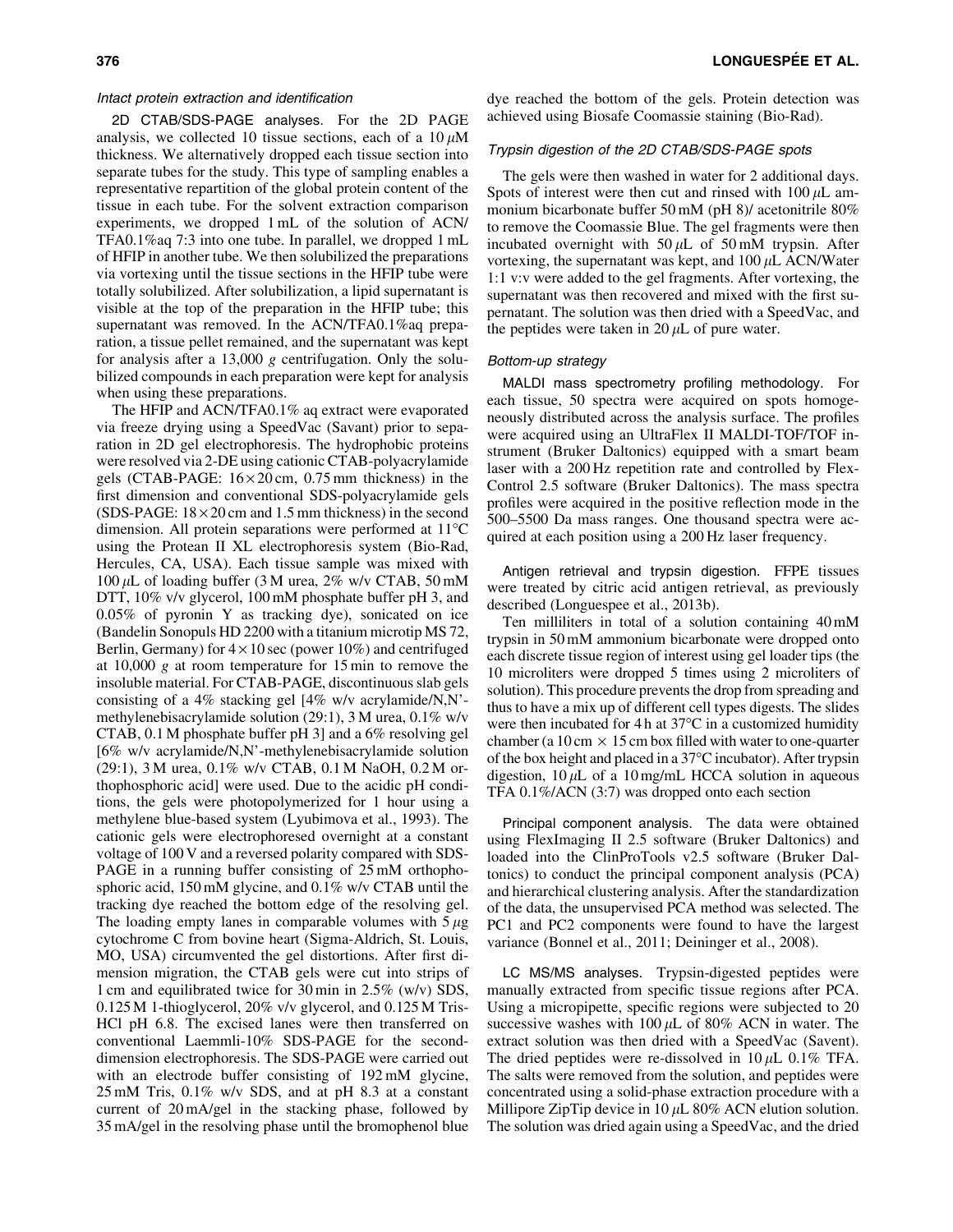# MALDI MASS SPECTROMETRY PROFILING 377

samples were resuspended in a solution of 5% acetonitrile and 0.1% formic acid. The samples were separated via online reversed-phase chromatography using a Thermo Scientific Proxeon Easy-nLC system equipped with a Proxeon trap column (100  $\mu$ m ID × 2 cm, Thermo Scientific) and a C18 packed-tip column (100  $\mu$ m ID  $\times$  15 cm, Nikkyo Technos Co. Ltd). The peptides were separated using an increasing concentration of acetonitrile (5%–40% over 110 min) at a 300 nL/min flow rate. The LC eluent was electrosprayed directly from the analytical column, and a 1.7 kV voltage was applied via the liquid junction of the nanospray source. The chromatography system was coupled to a Thermo Scientific Orbitrap Elite mass spectrometer, which was programmed to acquire in a data-dependent mode. The survey scans were acquired in the Orbitrap mass analyzer operating at a 120,000 (FWHM) resolving power. A mass range of 400 to 2,000 m/z and a target of 1E6 ions were used for the survey scans. The precursors observed with an intensity of over 500 counts were selected ''on the fly'' for the ion trap collision-induced dissociation (CID) fragmentation with an isolation window of 2 amu and a normalized collision energy of 35%. A target of 5000 ions and a maximum injection time of 200 ms were used for the CID  $MS<sup>2</sup>$  spectra. The method was set to analyze the twenty most intense ions from the survey scan, and a dynamic exclusion was enabled for 20 sec. Each sample was analyzed three times. The limit of detection of the instrumentation is 25,000 peptides for an LC-MS/MS run.

#### Databanks analysis

The tandem mass spectra were processed using the Thermo Scientific Proteome Discoverer software version 1.3. The resultant spectra were matched against the Swiss-Prot

Human database (version January 2012) using the SEQUEST algorithm. The search was performed by selecting trypsin as the enzyme with two missed cleavages allowed. The precursor mass tolerance was 10 ppm, and the fragment mass tolerance was 0.5 Da. N-terminal acetylation, methionine oxidation, and arginine deamination were set as the variable modifications. A peptide validation was performed using the Percolator algorithm. The peptides were filtered based on a q-value of 0.01, which corresponds to a 1% false discovery rate (FDR).

Only proteins with a score of over 5, which represents the proteins identified with two or more unique peptides, were kept for analysis. The relative protein expression was calculated based on the protein score, which was shown to be an adequate relative indicator of the relative differential expression (Colinge et al., 2005; Nanduri et al., 2005).

## **Results**

The global workflow of the methodology is illustrated in Figure 1. We sought to combine the advantages of new proteins extraction procedures from tissues for both MALDI profiling with the already described procedures (Franck et al., 2010; van Remoortere et al., 2010) and the identification of the detected protein via 2D gel electrophoresis. These results were then compared with those obtained with on tissue digestion and shotgun analyses.

## Solvent-based tissue solubilization evaluation

To evaluate the solubilization efficiency of different solvent mixes for the on-tissue profiling, we compared the amount of proteins observed via 2D electrophoresis after protein solubilization with different mixtures applied on serous ovarian cancer tissue slices (Fig. 2). Prior to solvent



FIG. 1. Scheme of the strategy used to localize (via MALDI MS profiling) the high mass proteins, extract them, identify them, and perform the back correlation.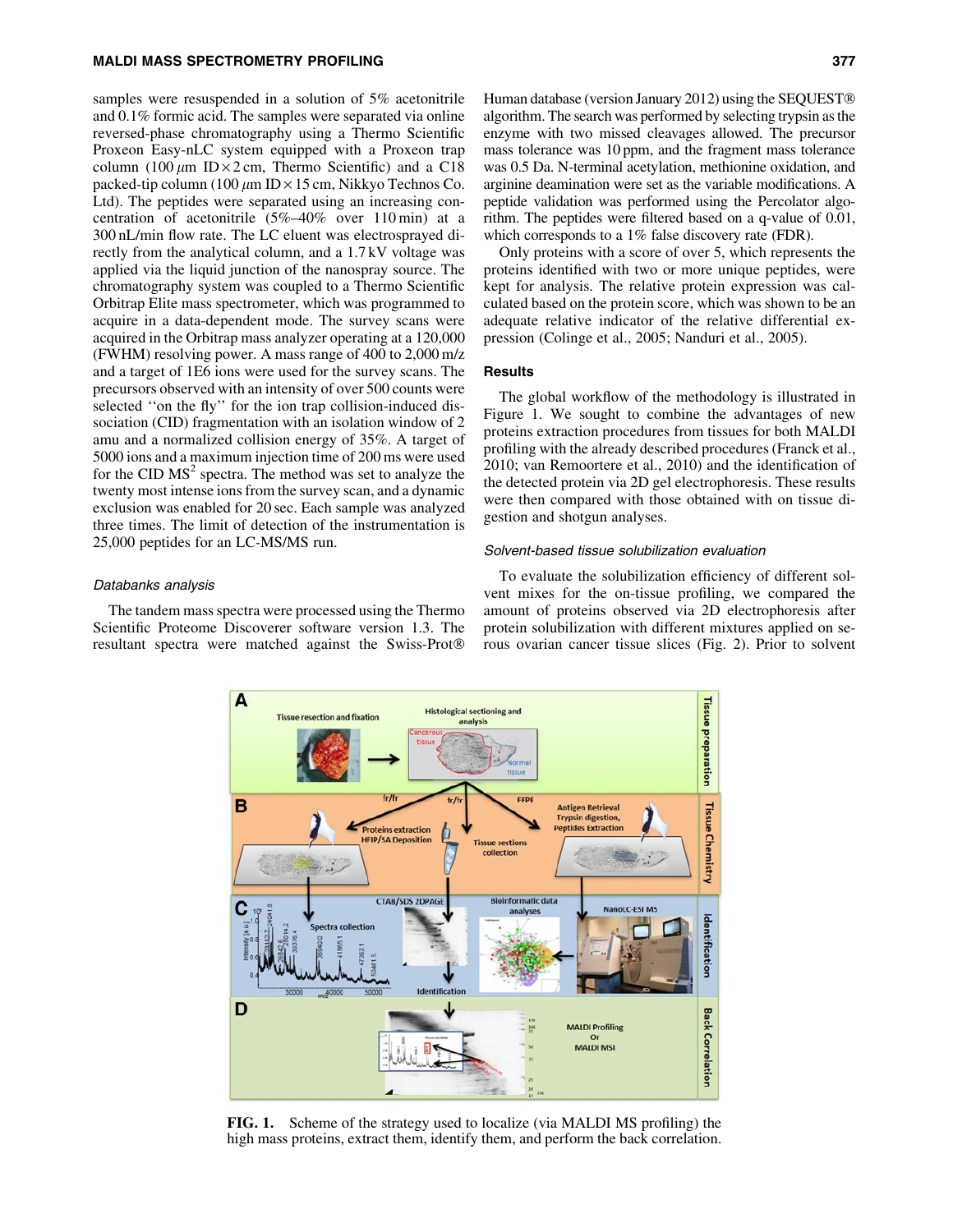FIG. 2. (A) Ovarian cancer tissue section stained with hematoxylin eosin safran (HES) and annotated by the pathologist. (B) MALDI profiling analyses using HFIP/sinapinic acid procedure for high mass protein identification according to (Longuespee et al., 2012a). (C) Principal component analyses of the tissue section. (D) MALDI MS analyses for extracted proteins with either ACN/TFAaq or HFIP. (E) SDS-PAGE analyses of the extracted protein with either ACN/TFAaq (*lanes 1 and 2*) or HFIP (*lanes 3 or 4*).



extraction, tissue sections of serous ovarian cancer (Fig. 2A and 2C) were submitted to MALDI profiling followed by principal component analyses (Fig. 2B) to identify the specific m/z for the cancerous part of the tissue. Twenty tissue sections were then analyzed in the same conditions before being subjected to HFIP or ACN/TFA0.1%aq extraction (10 per conditions). The results show that fewer proteins can be extracted with ACN/TFA0.1% aq solution than with HFIP, in which more proteins are detected with a better signal intensity (Fig. 2C). The collected samples were then dried before being subjected to the 2D gel analyses. However, in the HFIPextracted sample, the remaining lipid pellet stayed at the top of the gel electrophoresis well and was excluded from the gel separation.

Diagonal poly acrylamide gel electrophoresis method was used for proteins separation, with the anionic SDS and the cationic CTAB detergents- (Braun et al., 2007; Polati et al., 2009; Yamaguchi et al., 2008a, b). A comparison between the HFIP and ACN/TFA0.1% aq extraction procedures was first performed in 1D SDS-PAGE (Fig. 2D). Unequivocally, the amount of protein in the gel from the HFIP-extracted sample (Fig. 2D lanes 3 and 4) was significantly higher than that obtained with the ACN/TFA0.1% aq extraction sample (Fig. 2D lanes 1 and 2). We thus decided to use the HFIP extraction procedure for 2D CTAB/SDS-PAGE separation (Fig. 3) and further analysis. However, a 2D CTAB/SDS-PAGE obtained with ACN/TFA0.1% was obtained and is presented in Supplementary Figure S1 (supplementary material is available online at www.liebertpub.com).

# Protein identifications from 2D CTAB/SDS-PAGE spots

The proteins separated in 2D CTAB/SDS-PAGE after the HFIP extractions were subjected to identification. Tryptic digestion was performed for areas of interest prior to identification via peptide mass fingerprint of the selected proteins. It is noteworthy that large sample amounts have to be loaded in the gel to identify the major protein present in a selected spot. In Figure 3, the potential markers of the tissue have been framed, and some of these are classified in Table 1. Among the identified markers in the electrophoresis gel, we focused our attention on annexins. We identified annexin A2 and annexin 5. Annexin 2 is known to be involved in many aspects of ovarian cancer progression and mechanisms associated with metastasis such as cytoskeleton remodeling, cell migration and adhesion, and the mediation of the activation of plasminogen (an enzyme involved in cancer progression) (Lokman et al., 2011). Annexin A2 is also involved in cell proliferation. We also identified annexin A5 (Dong et al., 2009; Rao et al., 1992; Sugimura et al., 1994; Xue et al., 2007). Prelamin A has also been detected. Recent transcriptomic experiments demonstrated an increased expression of lamins A and C in ovarian cancer (Prokocimer et al., 2009), which is in line with our results. Transgelin is a protein associated with the cell migration and adhesion phenomena (Longuespee et al., 2012b), and vinculin is associated with tumor progression. Chaperon proteins (HSP90 and GRP78) have also been characterized. Iron storage is also represented by the discovery of ferritin in the gel spots.

Specific enzymes have also been identified. We identified carbonic anhydrase, which is involved in cell proliferation and adhesion, pH regulation, and intercellular communication. The triose phosphate isomerase is with three other glycoproteins (gp96, palmitoyl-protein thioesterase 1 precursor, and ER-associated DNAJ) upregulated in ovarian cancer and has been specifically detected in paclitaxel resistance tumors (Di Michele et al., 2010). Myosin 9 appears to be involved in the dissemination of ovarian tumors via the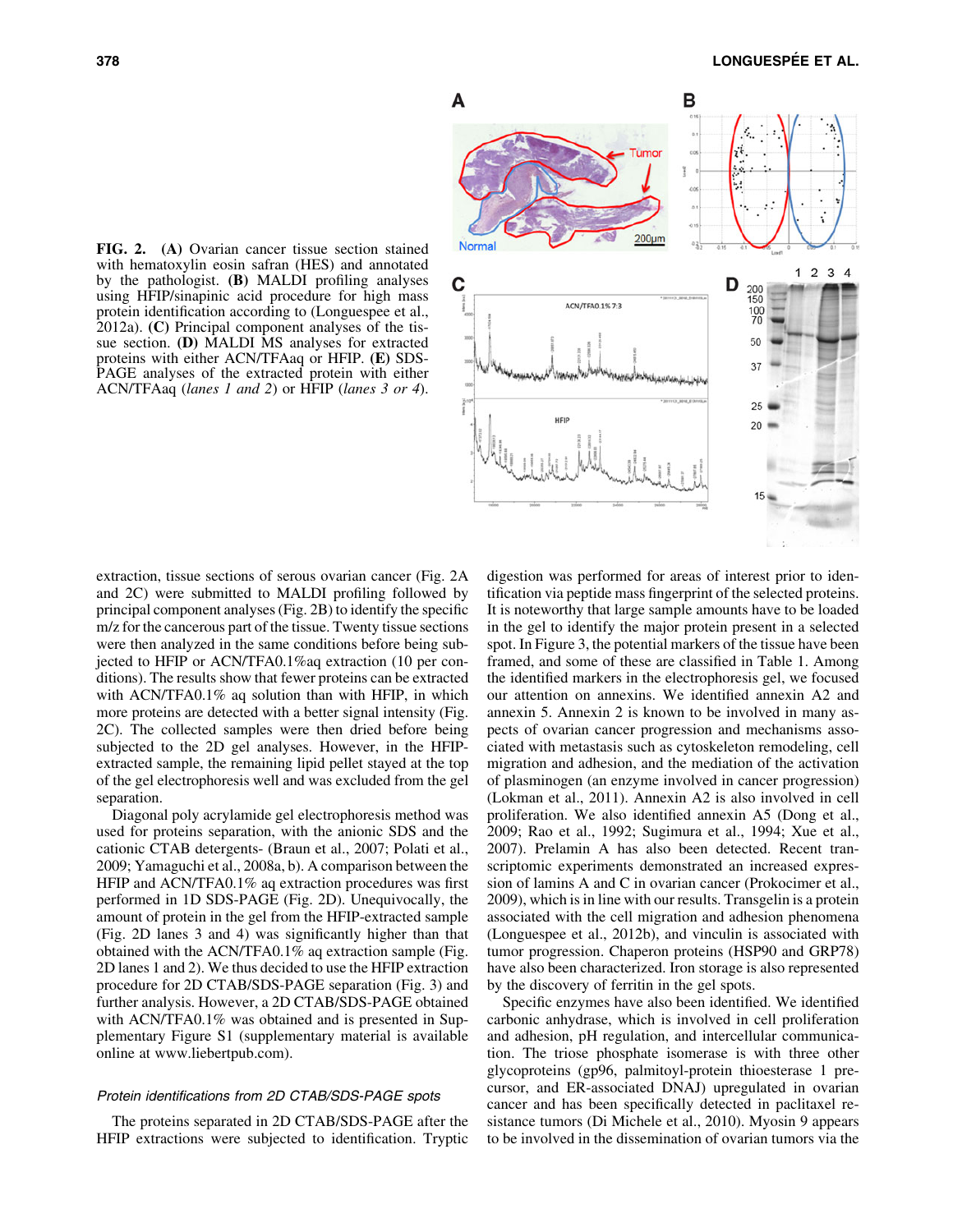

FIG. 3. 2D CTAB/SDS-PAGE of serous ovarian cancer stage I after hexafluoroisopropanol (1,1,1,3,3,3-hexaluoro-2-propanol) extraction on tissue extraction. The proteins identified after spot trypsin digestion and mass spectrometry analyses via MALDI TOF are represented.

implantation of cancer spheroids into the mesothelial monolayer on the walls of peritoneal and pleural cavity organs (Iwanicki et al., 2012). Ovarian tumor cell clusters gain access to the submesothelial environment by exerting force on the mesothelial cells lining the target organs, as well as by driving the migration and clearance of the mesothelial cells (Iwanicki et al., 2012). Finally, in the ovarian tumor, we detected the TRIO and F-actin-binding protein, which is under the regulation of the oncogene c-Myc that is known to stimulate proliferation, sustain tumor maintenance, and modulate cell migration (Pocsfalvi et al., 2011).

# Correlation between the proteins identified via 2D CTAB/SDS-PAGE and those identified via shot-gun analyses

For the shot-gun proteomics analyses, trypsin on-tissue peptide digestion from healthy and serous carcinoma ovaries were performed, and the digested peptides were subsequently extracted from the tissue before being subjected to LC MS/MS analyses using Orbitrap Elite. Among the identified proteins, those with a score of less than 5 were removed for subsequent analyses for comparison with those obtained after the HFIP/ 2D CTAB/SDS-PAGE strategy (Table 1). In this context, none of the proteins identified from electrophoresis have been identified in the top scores of the shot-gun analyses, demonstrating that a different panel of proteins is identified with on-tissue bottom-up analyses. Trypsin digests the more accessible proteins and not those present in the membrane or that are highly hydrophobic due to their conformation. Moreover, network analyses using String software confirmed that all proteins identified after HFIP solvent extraction are known to be correlated with each other (Fig. 4A), whereas only a few of those identified using bottom-up strategy are known to be correlated (Fig. 4B).

#### Back correlation to MALDI profiling

Back correlation to the proteins detected via MALDI-TOF profiling is difficult due to the low spectral resolution and mass accuracy of the TOF analyzer. Nevertheless, an attempt was made to back correlate from the proteins identified from the combination of the two strategies and those detected via MALDI profiling after the high-mass procedure. A tissue profiling method for high-mass proteins was performed on serous ovarian cancer biopsies as we previously described (Franck et al., 2010; van Remoortere et al., 2010). A principal component analysis was performed on the carcinoma and healthy regions (Fig. 2C). Based on our own tissues proteomic studies (Table 1), the detection of several of these biomarkers has been predicted (Fig. 5). Thus, proteins with m/z between 20,000 and 50,000 have been attributed via the MALDI MS profile to serous ovarian cancer tissue (Fig. 5). Based on a Protein Atlas Database (ww.proteinatlas.org/search) search, we found that most of these proteins are not detected in immunocytochemistry in ovarian cancer [such as Carbonic anhydrase 1 (CAH1\_ HUMAN), Triosephosphate isomerase (TPIS\_HUMAN), Annexin A5 (ANXA5\_HUMAN), and Annexin A2 (ANXA2\_ HUMAN)]. However, most of the results were dependent on the antibody used.

The proteins ranged from 20,000 to 50,000 m/z. Some had already been identified in patients' serum. Triosephosphate isomerase (TPI) is a marker for multidrug resistance in neoplastic (Di Michele et al., 2010) or damaged cells. Carbonic anhydrase 1 was also detected in ovarian tumors. This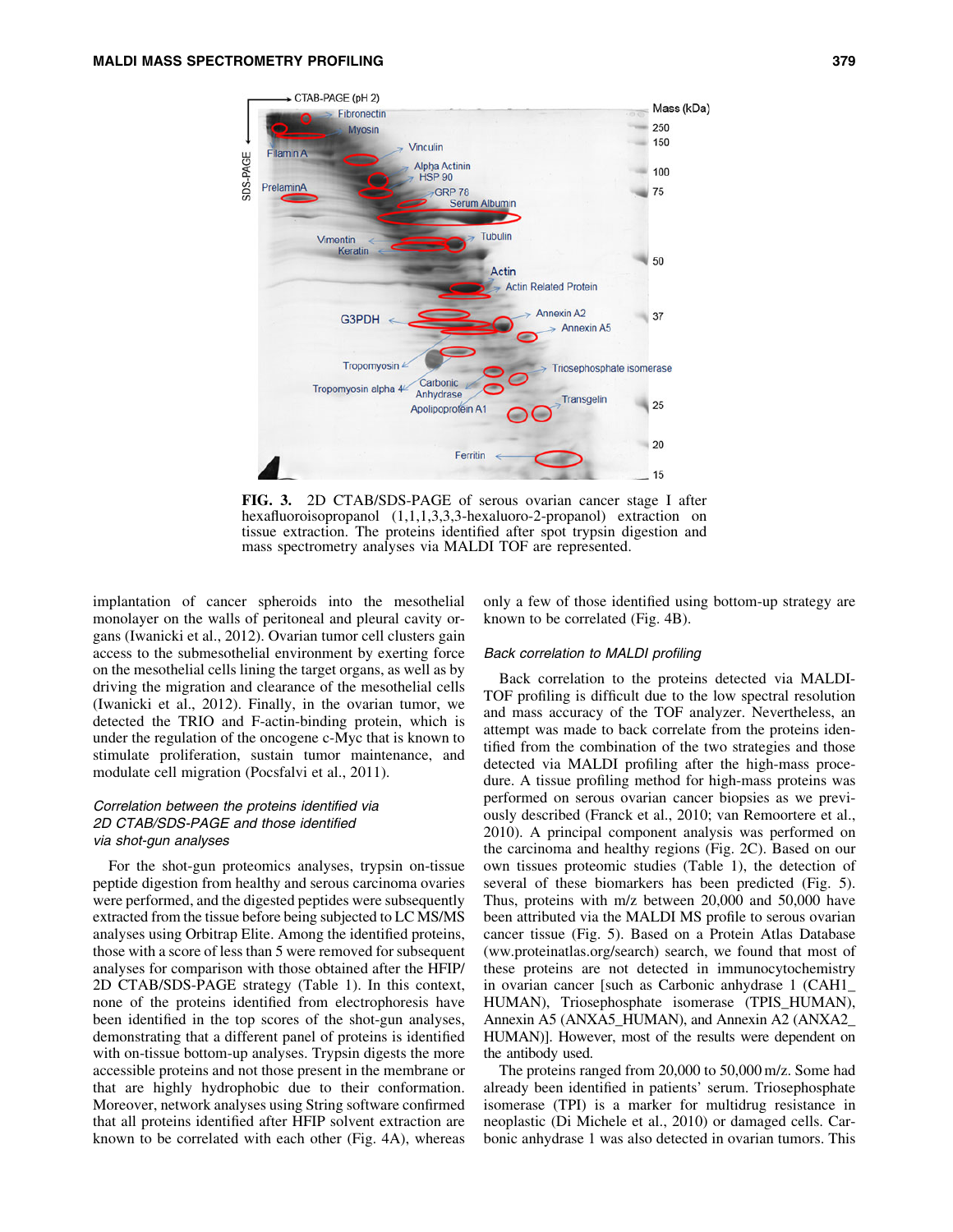| <b>Bottom-Up</b> |                        |                |        |
|------------------|------------------------|----------------|--------|
| Reference        | Gene Name              | MW(Da)         | Score  |
| POCOS5           | H2AZ_HUMAN             | 13413          | 232.53 |
| P68032           | <b>ACTC_HUMAN</b>      | 42019          | 195.24 |
| Q00839           | HNRPU_HUMAN            | 90584          | 135.69 |
| P06899           | H2B1J HUMAN            | 13904          | 119.61 |
| Q562R1           | <b>ACTBL_HUMAN</b>     | 42003          | 101.48 |
| F5H265           | F5H265_HUMAN           | 16841          | 94.45  |
| P29401           | TKT_HUMAN              | 67878          | 77.75  |
| Q14697-2         | GANAB_HUMAN            | 106874         | 60.72  |
| P07910-2         | HNRPC_HUMAN            | 33670          | 58.47  |
| Q5SSJ5           | HP1B3_HUMAN            | 61207          | 58.2   |
| Q9Y2Q3           | GSTK1_HUMAN            | 25497          | 57.77  |
| O00425           | IF2B3_HUMAN            | 63705          | 56.05  |
| E9PCY7           | HNRNPH1_HUMAN          | 47087          | 54.5   |
| Q9P2E9-2         |                        | 152472         | 53.7   |
|                  | RRBP1_HUMAN            |                |        |
| Q14152           | EIF3A_HUMAN            | 166569         | 50.67  |
| P07951           | TPM2_HUMAN             | 32851          | 44.35  |
| Q02878           | <b>RL6_HUMAN</b>       | 32728          | 43.26  |
| Q5T5P2           | SKT_HUMAN              | 214116         | 41.34  |
| Q9HDC9           | APMAP_HUMAN            | 46480          | 40.89  |
| <b>D6RE83</b>    | D6RE83_HUMAN           | 23175          | 38.59  |
| P48735           | <b>IDHP_HUMAN</b>      | 50909          | 37.03  |
| <b>F8VV40</b>    | F8VV40_HUMAN           | 69285          | 35.25  |
| P07237           | PDIA1_HUMAN            | 57116          | 34.72  |
| P42167           | LAP2B_HUMAN            | 50670          | 34.71  |
| P27816-6         | MAP4_HUMAN             | 121005         | 33.19  |
| O60716-21        | CTND1 HUMAN            | 108170         | 32.85  |
| Q9BSJ8           | ESYT1_HUMAN            | 122856         | 31.78  |
| <b>B7Z9F1</b>    | B7Z9F1_HUMAN           | 55993          | 31.3   |
| C9JD32           | C9JD32_HUMAN           | 9670           | 31.04  |
| P18124           | RL7_HUMAN              | 29226          | 30.97  |
| Q8NFV4           | <b>ABHDB_HUMAN</b>     | 34690          | 30.06  |
|                  | <b>HFIP/ CTAB-PAGE</b> |                |        |
| Reference        | Gene Name              | MW(Da)         | Score  |
| P02768           | <b>ALBU_HUMAN</b>      | 69367          | 143    |
| P60174           | TPIS_HUMAN             | 30791          | 96     |
| P07900           | HS90A_HUMAN            | 84660          | 95     |
| Q16195           | Q16195_HUMAN           | 27660          | 88     |
| P35579           | MYH9_HUMAN             | 226532         | 87     |
| P08758           | ANXA5 HUMAN            | 35937          | 70     |
| P00915           | CAH1_HUMAN             | 28870          | 70     |
| P02647           | APOA1_HUMAN            | 30778          | 70     |
| P21333           | <b>FLNA_HUMAN</b>      | 280739         | 67     |
| P02545           | <b>LMNA HUMAN</b>      | 74139          | 67     |
| P08670           | <b>VIME HUMAN</b>      | 53652          | 67     |
| P07437           | TBB5 HUMAN             |                |        |
|                  |                        | 49671<br>32709 | 65     |
| P09493           | TPM1_HUMAN             |                | 64     |
| P18206           | VINC_HUMAN             | 123799         | 62     |
| P11021           | GRP78_HUMAN            | 72333          | 62     |
| P02751           | FINC_HUMAN             | 262625         | 60     |
| P12814           | <b>ACTN1_HUMAN</b>     | 103058         | 60     |
| P60709           | <b>ACTB_HUMAN</b>      | 41737          | 57     |
| P07355           | ANXA2_HUMAN            | 38604          | 57     |
| P02792           | FRIL_HUMAN             | 20020          | 55     |
| P63244           | <b>GBLP_HUMAN</b>      | 35077          | 53     |
| P21695           | <b>GPDA_HUMAN</b>      | 37568          | 47     |
| Q9H2D6           | TARA_HUMAN             | 261376         | 40     |
|                  |                        |                |        |

Table 1. Serous Ovarian Cancer Proteins Identified after Either On-Tissue Digestion and Shotgun Analysis (Bottom-Up) or the HFIP/2D CTAB/SDS-PAGE Strategy

Only proteins with scores >30 have been selected.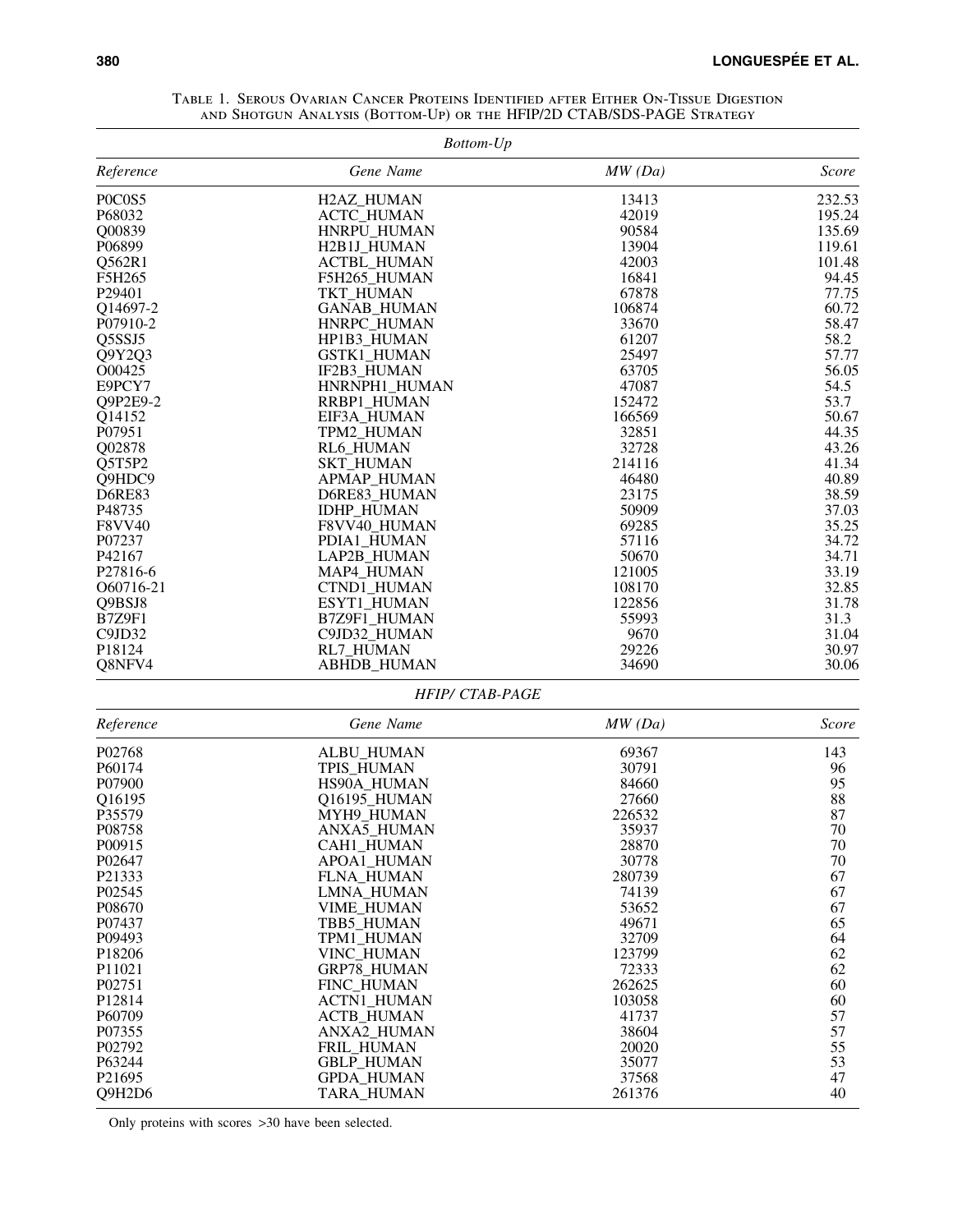

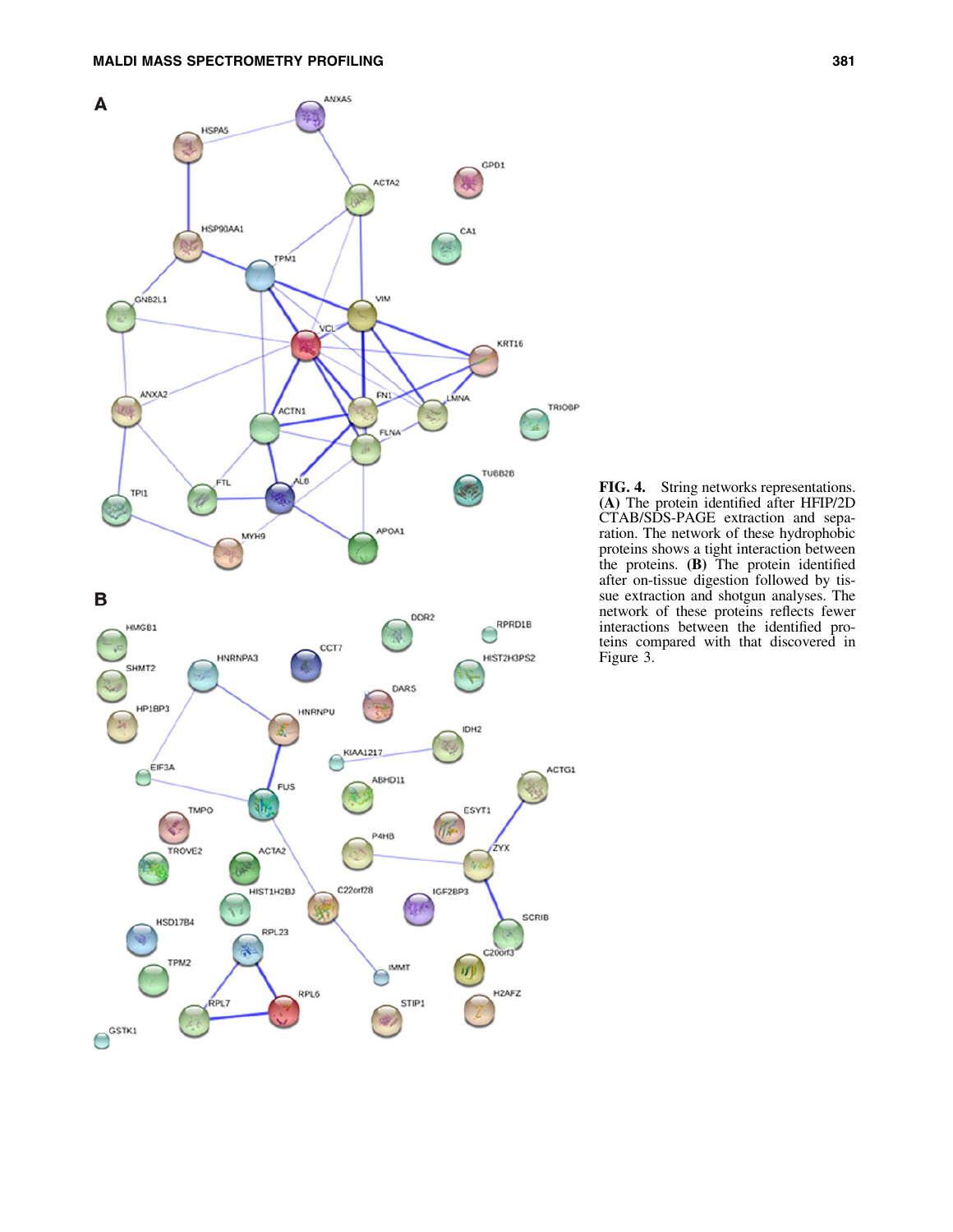

FIG. 5. Back correlation between identified protein after 2D CTAB/SDS-PAGE separation and those detected via MALDI profiling. The mass spectrum after the HFIP high mass protein extraction procedure is annotated with the proteins that were identified after 2D gel separation.

enzyme is known to be upregulated in colorectal cancer (Bekku et al., 2000).

#### **Discussion**

The on-tissue analysis of proteins via MALDI did not allow the user to access an m/z over 30,000. To counteract the lack of the classical tissue profiling method, our group developed a procedure enabling the extraction and the detection of proteins up to 70,000 m/z (Franck et al., 2010; van Remoortere et al., 2010). This method was based on the use of the protein extraction properties of HFIP from tissue sections. After detecting these proteins via MALDI MSI or MALDI profiling, identification remains a problem. To overcome this bottleneck, we adapted the protein chemistry statements acquired from the sample preparation for 2D electrophoresis to the direct profiling analysis of tissue sections. Protein denaturation and the exposition of the hydrophobic groups to the solubilization environment are issues in sample preparation. Because the same objective was sought for this high-mass protein tissue treatment, we attempted to use the HFIP solvent for the hydrophobic protein extraction prior to 2D electrophoresis. This approach was possible due to the high compatibility of HFIP solvent with many bottom-up and -top down identification strategies.

This top-down workflow can be compared with bottom-up analyses. The methodology is illustrated in Figure 1.

We decided to use the diagonal gel electrophoresis method because it was known to give the best data for the high-mass proteome, especially via the cationic detergent cetyl-trimethyl ammonium bromide (CTAB)-PAGE (Braun et al., 2007; Polati et al., 2009; Yamaguchi et al., 2008a, b).

Using this separation method, a panel of markers for cell proliferation, cell migration and adhesion, tumor progression, and iron storage was found.

We also compared the proposed identification method with on tissue digestion of FFPE tissues and found different proteins in the highest scores.

These results suggest that extraction processes with the aqueous tryptic solution on FFPE tissue sections are wholly different than those with sinapinic acid in HFIP with fr/fr tissues. HFIP extraction is more dedicated to the less accessible proteins (such as the more hydrophobic proteins) that cannot be detected with the classical extraction methods upstream. Taken together, these data indicate that the two technologies are complementary for MALDI profiling protein identification, and it is necessary to develop on-tissue microchemistry to select specific classes of proteins such as fluorescent affinity tags (FAT) for phosphoproteins (Stevens et al., 2005).

A back correlation between identifications from CTAB/ SDS-PAGE and signals obtained from tissue profiling was attempted and some proteins of the same masses were retrieved using this strategy. However, it was noteworthy that many proteins cannot be retrieved in the tissue section after analyses, meaning that many of these cannot be identified using a simple peptide mass fingerprint analysis. LC-MS analyses of the digests of each area may be performed to identify all proteins in a single location. Furthermore, it is difficult to obtain quantification information from on-tissue MALDI experiments because of the potential ion suppression effects occurring during the analysis. Further validations using classical methods, such as immunohistochemistry, are then needed to determine the presence of the proteins in the tissue. However, based on the histological validation of the expected biomarkers, it may be possible to statistically validate the correlation between the detected m/z and the actual presence of the proteins in large patient cohorts. The combination of on-tissue analyses and 2DGE may then be a good priming workflow for the discovery of new biomarkers in tissues. After the validation of these correlations, the MALDI signature may be useful for the extemporaneous analyses of tissues in surgery blocks with the intent to obtain insight into the protein markers of cancerous tissues.

#### Conclusion

This strategy combining MALDI profiling with HFIP/2D CTAB/SDS-PAGE identification and on-tissue digestion, followed by shot-gun analyses, enabled us to discover proteins that are implicated in the physiopathology of ovarian tumors. These data represent another step in the enlargement of the mass range of on-tissue protein identification. Before the use of specific solvents for the extraction of proteins from tissue sections, mass range analyses were limited to less than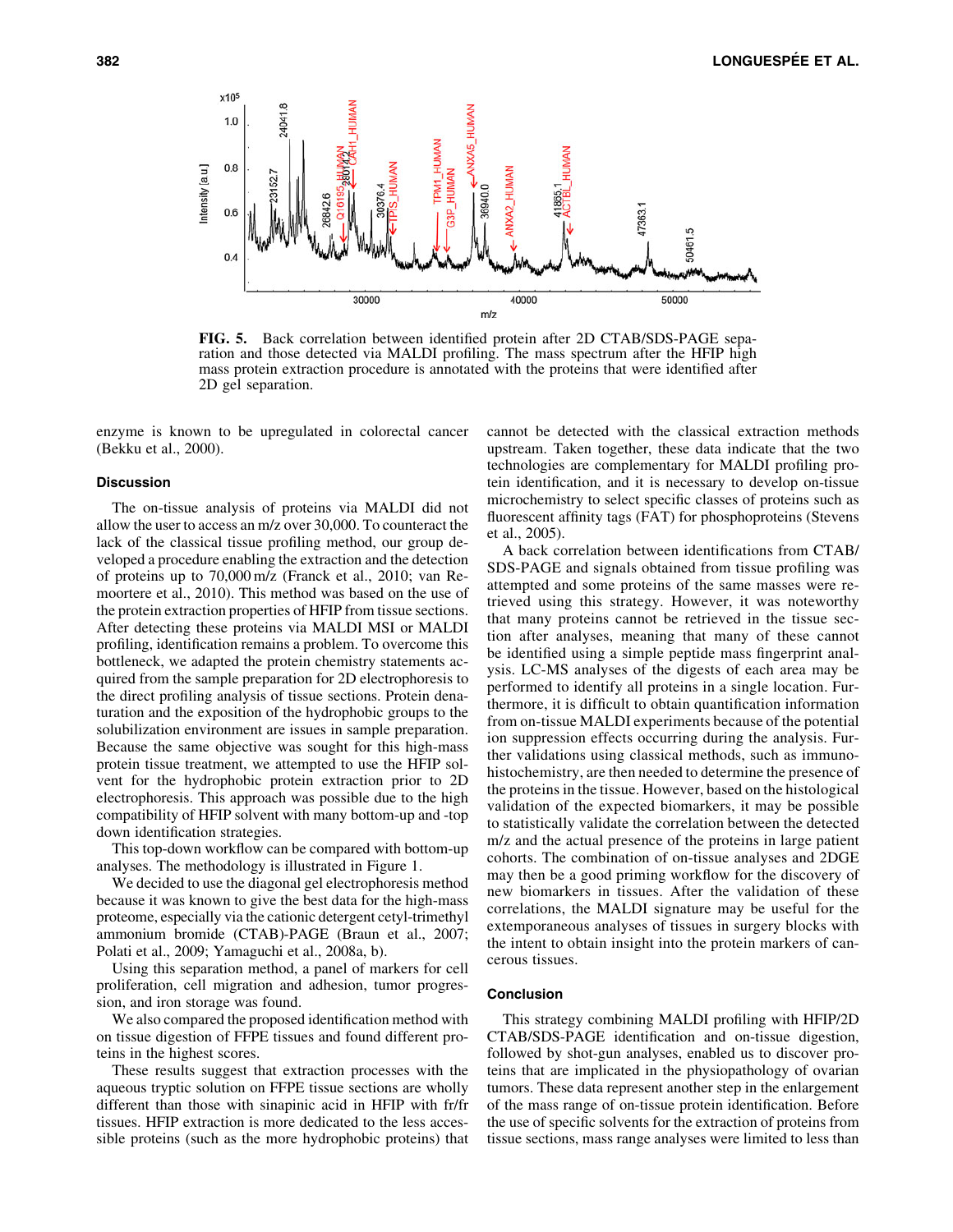#### MALDI MASS SPECTROMETRY PROFILING 383

m/z 30,000 proteins (Franck et al., 2010; Longuespee et al., 2012a). Here, we proposed the combined use of the solvent HFIP for both the on-tissue profiling analysis and detection of higher mass proteins and the identification of these proteins with a 2D electrophoresis-based approach. Because this approach was performed using a biopsy containing both normal and cancerous tissues, this method could enable histologically based biomarker research for higher mass proteins. The chemical processes enabled the detection of proteins not detected with classical extraction procedures using the solvent mixture (ACN/TFA0.1% 70:30) classically used for sinapinic acid. The PCA-driven comparison of benign and cancerous regions of a biopsy can then enable one to highlight a panel of m/z markers specific to the cancerous region. This information assisted us in the identification of proteins from 2DE gels that were run from HFIP-extracted samples. This method could then be applied to any early stage cancer biomarkers research in an anatomical context. These combined approaches are complementary to the on-tissue digestion of proteins from FFPE tissues because they enable the identification of different groups of proteins. On-tissue bottom-up analyses of FFPE tissues may now be combined with top-down analyses on fr/fr tissue to obtain a larger view of the proteome. Thus, we have an overview of a large swathe of the proteins that differentiate between the benign and the cancerous parts of a tissue section.

The next step of such an investigation would be the validation of these proteins through classical histological approaches, such as immunohistochemistry (Sternberger et al., 1970), or newly developed methods combining classical histology and mass spectrometry such as Tag Mass (Stauber et al., 2010) or spectro-immunohistochemistry (SIHC) (Longuespee et al., 2013a).

Based on data obtained from the validation of the identified biomarkers, a statistical validation of the correlation between the detected m/z via MALDI on tissue profiling and the actual presence of the expected biomarkers may be performed. The profiling approach may then be used for the extemporaneous validation of proteomic signatures of cancerous afflictions in surgery blocs with a high confidence for the identity of the proteins.

These prospects may open new doors for personalized medicine research and development by adding a molecular dimension to extemporaneous histological analyses.

## Acknowledgments

This research was supported by the SIRIC ONCO LILLE, the Ministère de L'Education Nationale, de L'Enseignement Supérieur et de la Recherche, Agence Nationale de la Recherche (to IF), and the Fonds de recherche du Québec-Santé (Fonds Innovant to RD), the Canadian Cancer Society (Grant # 701590 to RD), Prostate Cancer Canada, and the Movember Foundation (Grants #2012-951 and #D2013-8 to RD), and the Fondation Mon Etoile (http://fondationmonetoile.org to RD), the CHRU of Lille (to CB), and Région Nord-Pas de Calais and Université de Sherbrooke (to RL). RD is a member of the Centre de Recherche Clinique Etienne-Le Bel (Sherbrooke, Qc, Canada).

#### Author Disclosure Statement

No competing financial interests exist.

## **References**

- Balluff B, Rauser S, Meding S, et al. (2011). MALDI imaging identifies prognostic seven-protein signature of novel tissue markers in intestinal-type gastric cancer. Am J Pathol 179, 2720–2729.
- Bekku S, Mochizuki H, Yamamoto T, Ueno H, Takayama E, and Tadakuma T. (2000). Expression of carbonic anhydrase I or II and correlation to clinical aspects of colorectal cancer. Hepatogastroenterology 47, 998–1001.
- Bonnel D, Longuespee R, Franck J, et al. (2011). Multivariate analyses for biomarkers hunting and validation through ontissue bottom-up or in-source decay in MALDI-MSI: Application to prostate cancer. Anal Bioanal Chem 401, 149–165.
- Braun RJ, Kinkl N, Beer M, and Ueffing M. (2007). Twodimensional electrophoresis of membrane proteins. Anal Bioanal Chem 389, 1033–1045.
- Calligaris D, Longuespee R, Debois D, et al., (2013). Selected protein monitoring in histological sections by targeted MALDI-FTICR in-source decay imaging. Anal Chem 85, 2117–2126.
- Colinge J, Chiappe D, Lagache S, Moniatte M, and Bougueleret L. (2005). Differential proteomics via probabilistic peptide identification scores. Anal Chem 77, 596–606.
- Deininger SO, Ebert MP, Futterer A, Gerhard M, and Rocken C. (2008). MALDI imaging combined with hierarchical clustering as a new tool for the interpretation of complex human cancers. J Proteome Res 7, 5230–5236.
- Di Michele M, Marcone S, Cicchillitti L, et al. (2010). Glycoproteomics of paclitaxel resistance in human epithelial ovarian cancer cell lines: Towards the identification of putative biomarkers. J Proteomics 73, 879–898.
- Dong HP, Holth A, Kleinberg L, et al. (2009). Evaluation of cell surface expression of phosphatidylserine in ovarian carcinoma effusions using the annexin-V/7-AAD assay: Clinical relevance and comparison with other apoptosis parameters. Am J Clin Pathol 132, 756–762.
- El Ayed M, Bonnel D, Longuespee R, et al. (2010). MALDI imaging mass spectrometry in ovarian cancer for tracking, identifying, and validating biomarkers. Med Sci Monit 16, BR233–245.
- Elsner M, Rauser S, Maier S, et al. (2012). MALDI imaging mass spectrometry reveals COX7A2, TAGLN2 and S100- A10 as novel prognostic markers in Barrett's adenocarcinoma. J Proteomics 75, 4693–4704.
- Franck J, Longuespee R, Wisztorski M, et al. (2010). MALDI mass spectrometry imaging of proteins exceeding 30,000 daltons. Med Sci Monit 16, BR293–299.
- Gagnon H, Franck J, Wisztorski M, Day R, Fournier I, and Salzet M. (2012). Targeted mass spectrometry imaging: Specific targeting mass spectrometry imaging technologies from history to perspective. Prog Histochem Cytochem 47, 133–174.
- Iwanicki MP, Davidowitz RA, Ng MR, et al. (2012). Ovarian cancer spheroids use myosin-generated force to clear the mesothelium. Cancer Discov 1, 144–157.
- Lemaire R, Desmons A, Tabet JC, Day R, Salzet M, and Fournier I. (2007). Direct analysis and MALDI imaging of formalin-fixed, paraffin-embedded tissue sections. J Proteome Res 6, 1295–1305.
- Lemaire R, Wisztorski M, Desmons A, et al. (2006). MALDI-MS direct tissue analysis of proteins: Improving signal sensitivity using organic treatments. Anal Chem 78, 7145–7153.
- Lokman NA, Ween MP, Oehler MK, and Ricciardelli C. (2011). The role of annexin A2 in tumorigenesis and cancer progression. Cancer Microenviron 4, 199–208.